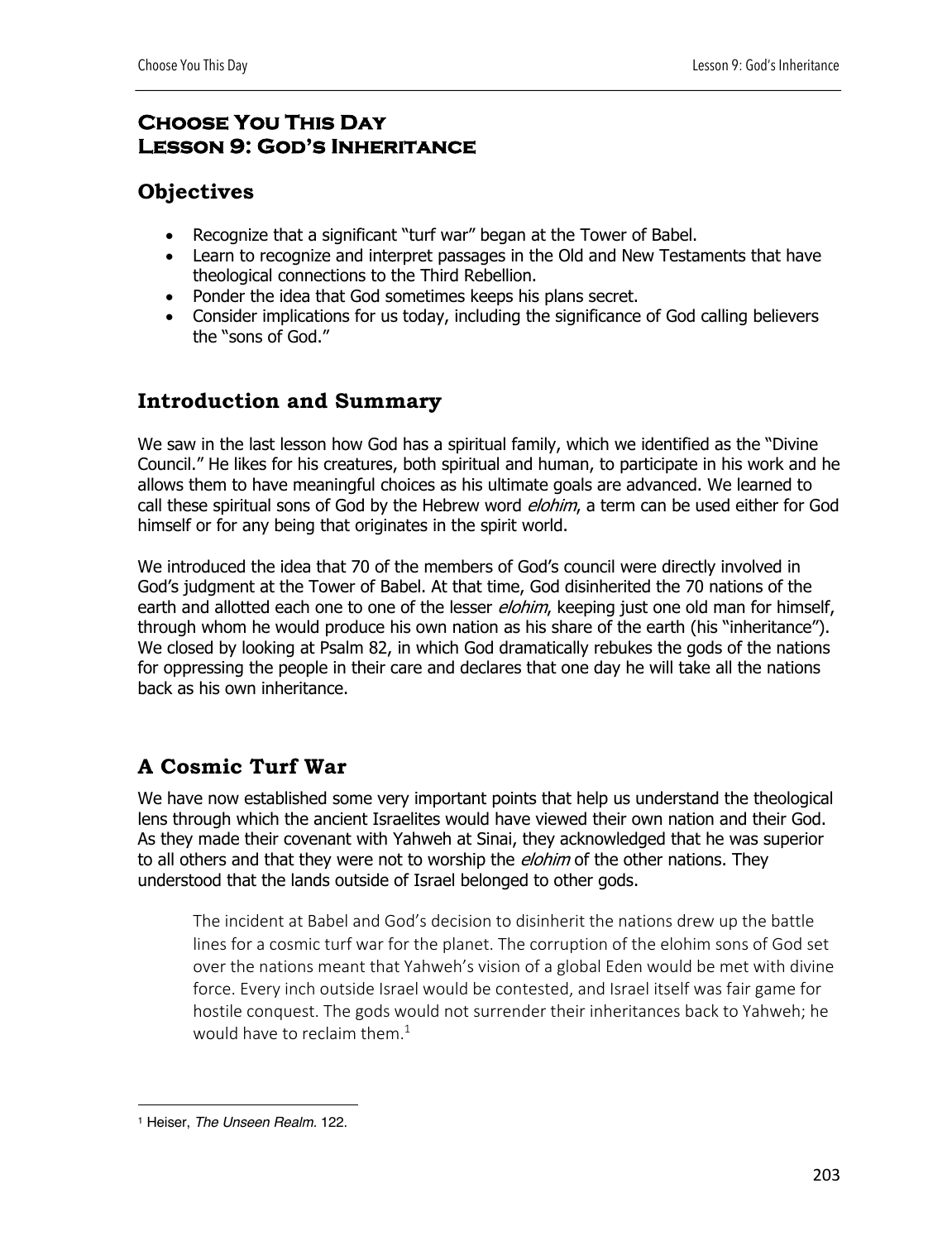It wasn't enough for Israel to know that Yahweh was the Most High. They were supposed to reflect His character in such a way that people from other nations would see it and come to know Him, too. They were supposed to see that Yahweh was superior to the other gods. Let's look at how that played out in some specific examples.

# **Egypt**

This happened when Yahweh defeated the gods of Egypt through the ten plagues. Notice whom Yahweh was judging:

**For I will pass through the land of Egypt that night, and I will strike all the firstborn in the land of Egypt, both man and beast; and** *on all the gods of Egypt* **I will execute judgments: I am the Lord. Exodus 12:12**

#### Dr. Heiser adds:

Pharaoh was the son of Re. Israel was explicitly called the son of Yahweh in the confrontation with Pharaoh (Exod 4:23; cf. Hos 11:1). Yahweh and his son would defeat the high god of Egypt and his son. God against god, son against son, imager against imager. In that context, the plagues are spiritual warfare. $2$ 

## **Canaan**

The idea that Canaan belonged to Yahweh because it was the geographical territory that He had specifically allotted to His own people sets the stage for the conquest of the Land under Joshua. It was rightfully the Israelites' to take, and the *elohim* who had established their own people there knew it. The presence of the Nephilim in the land adds another dimension.

In the view of the biblical writers, Israel is at war with enemies spawned by rival divine beings. The Nephilim bloodlines were not like the peoples of the disinherited nations. Genesis 10 clearly casts the human inhabitants of those nations as owing their existence to Yahweh, as they descended from Noah's sons and, therefore, Noah—all the way back to Adam, Yahweh's first human son. The Nephilim bloodlines had a different pedigree. They were produced by other divine beings. They did not belong to Yahweh, and he therefore had no interest in claiming them. Coexistence was not possible with the spawn of other gods. $3$ 

## **David**

David showed his understanding of the "turf war" when he expressed his distress at being separated from his land and people while being pursued by Saul.

**Saul recognized David's voice and said, "Is this your voice, my son David?" And David said, "It is my voice, my lord, O king." And he said, "Why does my lord pursue after his servant? For what have I done? What evil is on my hands? Now therefore let my lord the king hear the words of his servant. If it is the Lord who has stirred you up** 

<sup>2</sup> Ibid., 151.

<sup>3</sup> Ibid., 203.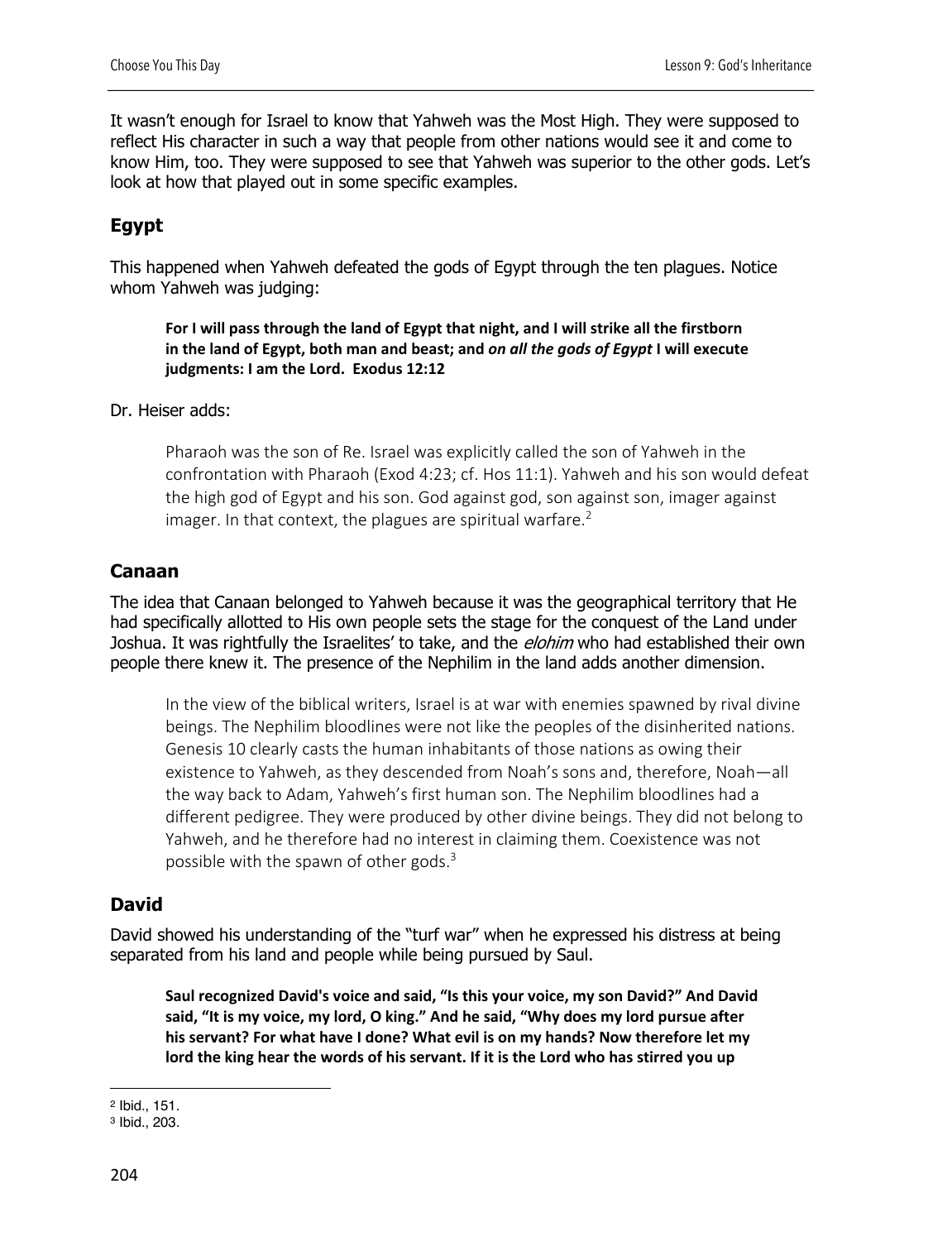**against me, may he accept an offering, but if it is men, may they be cursed before the Lord, for they have driven me out this day** *that I should have no share in the heritage of the Lord, saying, 'Go, serve other gods.***'" 1 Samuel 26:17-19**

David used the same language as that found in **Deuteronomy 32:8-9** to show his understanding that God's "heritage" (inheritance) was Israel. He knew God was omnipresent (see **Psalm 139**), but being separated from God's chosen land meant being unable to worship as he should because the surrounding lands belonged to other gods.

## **Naaman**

Look at the fascinating request Naaman, the Syrian commander, made of Elisha after he was healed from leprosy:

**[Naaman] came and stood before [Elisha]. And he said, "Behold, I know that there is no God in all the earth but in Israel; so accept now a present from your servant." But he said, "As the LORD lives, before whom I stand, I will receive none." And he urged him to take it, but he refused.Then Naaman said, "If not, please let there be given to your servant** *two mule loads of earth***, for from now on your servant will not offer burnt offering or sacrifice to any god but the LORD.In this matter may the Lord pardon your servant: when my master goes into the house of Rimmon to worship there, leaning on my arm, and I bow myself in the house of Rimmon, when I bow myself in the house of Rimmon, the LORD pardon your servant in this matter." He said to him, "Go in peace." 2 Kings 5:15-19**

What? He asked for dirt? Naaman recognized that the true God resided in Israel, yet he knew that he would still be required to enter the temple of Rimmon with his master. To show Yahweh that he was keeping his vow to worship Him alone, he took as much dirt as two mules could carry so that he could take God's domain back into Rimmon's territory! We don't know exactly what he did with the dirt (carried it with him into the temple or created a space for his personal prayer?)<sup>4</sup>, but we shouldn't miss the theological statement he was making.

## **Bashan**

We do not have time to pull out the numerous appearances of this name in Scripture or to develop the full significance, but I cannot neglect to mention it. Bashan was in the northern region of Israel, the territory in which the tribe of Dan eventually settled. Mount Hermon was located there, and Og (the giant king with the huge iron bed in **Deuteronomy 3:11**) was the ruler at one time. It was known as "the place of the serpent."<sup>5</sup> Even the name "Hermon" has underlying implications. In Hebrew it is pronounced *khermon* and has the same root as the verb kharam, "to devote to destruction"—the verb God used to command the extermination of certain people groups.<sup>6</sup>

For our purposes today, consider the time of the Divided Kingdom, immediately after Solomon's death. Jeroboam took possession of the ten northern tribes of Israel and set up two places of worship. For the first, he chose Bethel—the place where God had appeared to

<sup>4</sup> The *ESV Study Bible* (Crossway, 2012) note for 2 Kings 5:17 says, "The earth is to be used in the construction of a mud-brick altar (cf. Ex. 20:24-25) for Naaman's worship of the Lord."

<sup>5</sup> See Heiser, *The Unseen Realm,* 200, and the extensive footnote support.

<sup>6</sup> Ibid., 201.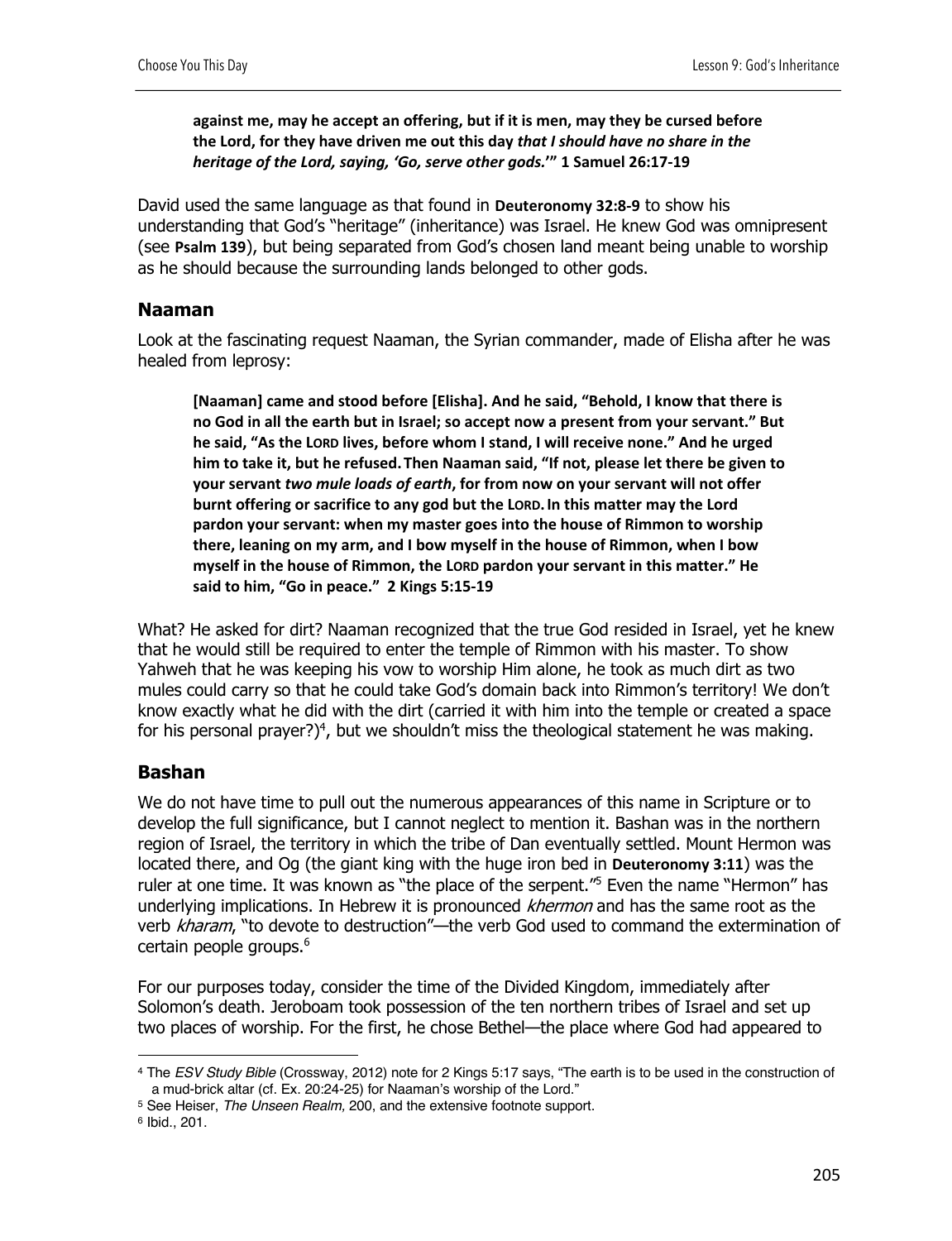the patriarchs. For the second, he chose a place in Dan close to Mount Hermon (**1 Kings 12:26- 33**).

No one faithful to Yahweh would have missed their intended contempt. Ten of Israel's tribes were now under the dominion of other gods.<sup>7</sup>

All of Psalm 68 is fascinating when read with the perspective that God will once again take the nations into His inheritance. It begins with statements about God's impending mighty victory. Verse 8 associates Yahweh with a certain mountain:

**The earth quaked, the heavens poured down rain, before God, the one of Sinai, before God, the one of Israel. Psalm 68:8**

Then God turns His attention to another mountain:

**O mountain of God, mountain of Bashan; O many-peaked mountain, mountain of Bashan! Why do you look with hatred, O many-peaked mountain, at the mount that God desired for his abode, yes, where the Lord will dwell forever? Psalm 68:15-16**

The Hebrew word translated "God" is *elohim*, so it is better to understand Bashan as "the mountain of the gods." And in this passage, the mountain of God's abode is Mt. Moriah (or Zion) in Jerusalem. Bashan and Zion are rivals! But of course it is not the mountains themselves, it is the gods associated with the mountain of Bashan that look with hatred on Yahweh's chosen dwelling place. The rest of the Psalm describes a celestial battle for the territory of Bashan which will have a definitive ending:

**But God will strike the heads of his enemies… The Lord said, "I will bring them back from Bashan, I will bring them back from the depths of the sea, that you may strike your feet in their blood…" Psalm 68:21-22**

When you see Bashan mentioned in Scripture, always consider the underlying battle between Yahweh and the gods of the nations!

## **Babylon**

We will have much more to say about Babylon in later lessons, but this is an important place to make some connections since we already know the significance of what happened at Babel. Babylon is the Greek word for Babel<sup>8</sup>, which in Semitic means "the gate of God."<sup>9</sup> This is the place where Yahweh disinherited the nations and pulled out a man who would become the ancestor of Yahweh's chosen ones. Throughout the Bible, Babylon represents false religion. We will see in the next major section of our course just how much impact this civilization has had on false religion over the last few millennia.

<sup>7</sup> Ibid., 231.

<sup>8</sup> If you're interested in a lengthy discussion about how to pronounce "Babel," see Hodge, *The Tower of Babel*, 13- 16. He concludes that the Hebrews probably said "baw-BELL" and that the English "ba-BELL" is probably closer than "BAY-bell." And now you know.

<sup>9</sup> *Net Bible Study Dictionary,* Net Bible, http://classic.net.bible.org/dictionary.php I find the meaning of the name ("the gate of God" or "the gods") to be confirmation that the people of Babel were trying to bring spirit beings from another dimension into our own.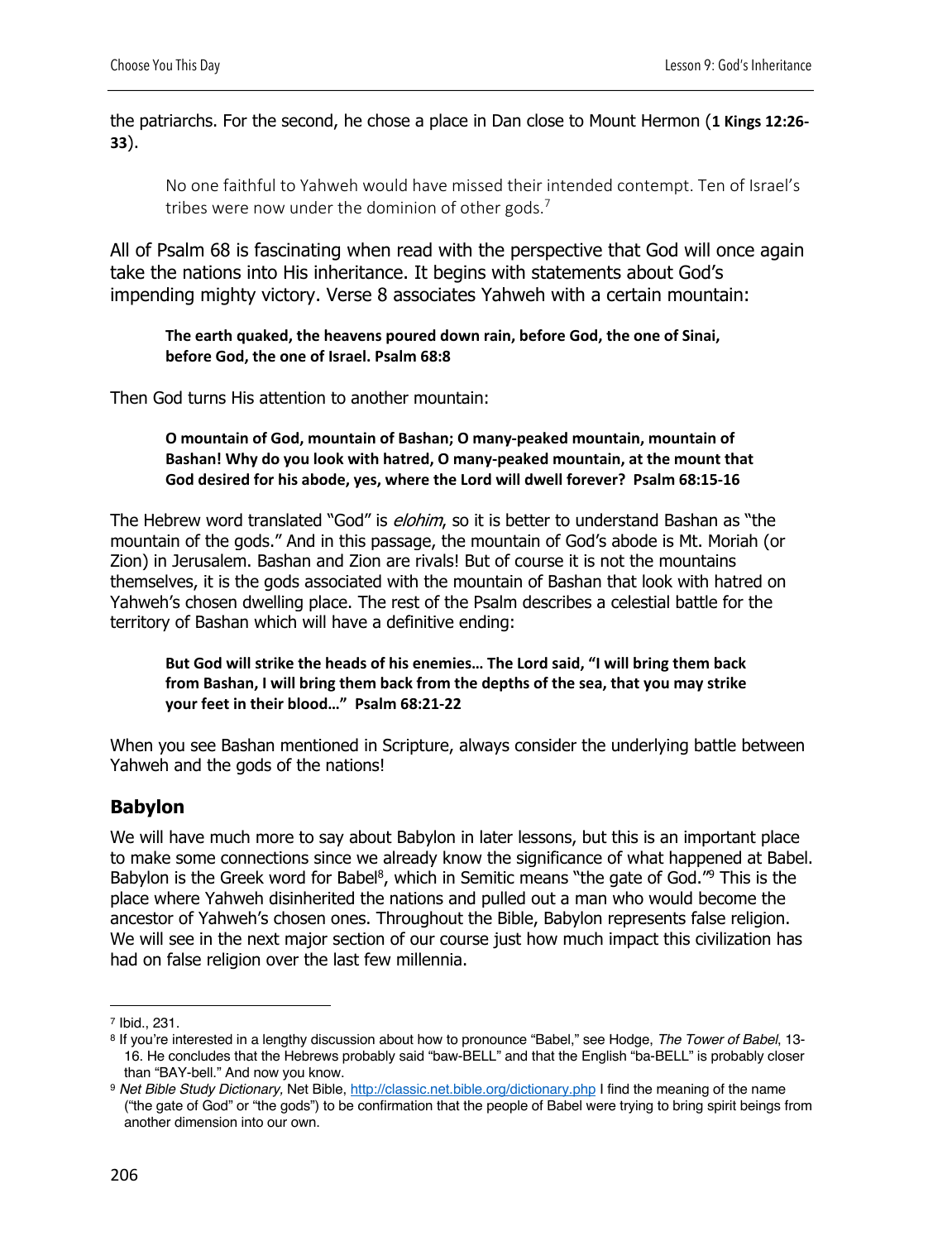It was no coincidence that hundreds of years after the division of nations, God chose Babylon to be the nation that would take His people into captivity. It would have seemed to the Babylonians and all the surrounding nations that their gods had finally been victorious over Yahweh. The prophets made it clear, though, that Yahweh was still in control of the situation and had actually summoned the armies of Babylon in order to discipline His people.<sup>10</sup>

# **God's Strategy: Keep it Secret**

And that brings us to another very important discovery about God: He doesn't seem to mind when it looks like He is losing. He doesn't react out of panic or fear, but faithfully and systematically moves forward with His plans. He's willing to take the risk that people will misunderstand what is happening or be unable to figure out how His actions all work together for good. In fact, much of the time He purposely veils His strategies so that they are not even discernable until later when all the pieces can be put together! Let's see why He does this.

#### **But we impart a secret and hidden wisdom of God, which God decreed before the ages for our glory. None of the rulers of this age understood this, for if they had, they would not have crucified the Lord of glory. 1 Corinthians 2:7-8**

If God had made His plans for Jesus' mission and purpose perfectly clear ahead of time, Jesus would never have been crucified. The evil ones would have known that his death and resurrection were God's means of getting the nations back!<sup>11</sup> We can look back at the various Old Testament references that point to Christ and see it all quite clearly (thanks to the indwelling Holy Spirit that illuminates it for us), but the people living at the time could only see in part. It's as if they were standing too closely to a mosaic and could only see one piece at a time and by the time they looked somewhere else, they couldn't see how it connected to the first piece. It's only by stepping back that one can see the beautiful picture that has been carefully crafted. I love the story of Jesus talking to the two disciples on the road to Emmaus because I imagine the profound impact of having the Artist suddenly pull them backwards so that they could see the whole picture!

The story of the cross is the biblical-theological catalyst to God's plan for regaining all that was lost in Eden. It couldn't be emblazoned across the Old Testament in transparent statements. It had to be expressed in sophisticated and cryptic ways to ensure that the powers of darkness would be misled. And it was. Even the angels didn't know the plan  $(1$  Pet  $1:12)$ .<sup>12,13</sup>

<sup>10 &</sup>quot;The point of view in Lamentations 2 is not that of widow Zion. The poet distances himself somewhat from the pain of the people to describe the actions of Yahweh against Israel. This steadfastly precludes the notion that Yahweh has been overcome by the gods of the nations that routed Israel and asserts instead that it is Yahweh who has used the nations to discipline his wayward people." Hamilton, *God's Glory in Salvation,* 310.

<sup>11</sup> Heiser, *The Unseen Realm,* 241.

<sup>12</sup> Ibid., 243.

<sup>&</sup>lt;sup>13</sup> This is just my own pondering: We know that Satan is not omnipresent or omniscient. John 13:27 tells us that Satan personally entered into Judas, who then left Jesus' presence. After this, Jesus began talking and didn't stop for four chapters. Among other things, he said "It is to your advantage that I go away, for if I do not go away, the Helper will not come to you. But if I go, I will send him to you" (John 16:7). I wonder whether Satan would have proceeded with the plan to kill Jesus if he had heard everything contained in these chapters. Sometimes we give him too much credit, as if he is everywhere and knows all things!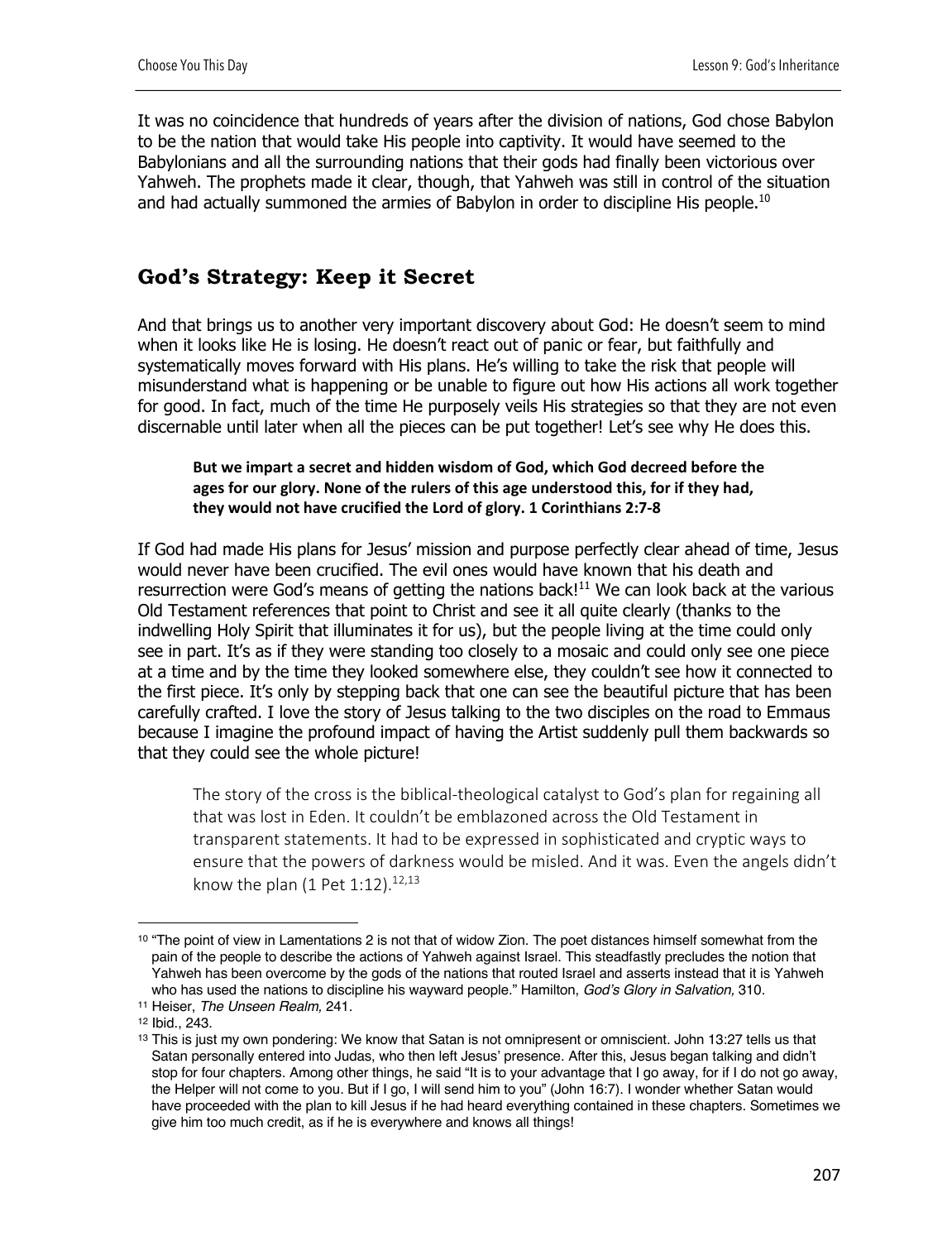# **A New Lens for the Bible**

We started the previous lesson with a barrage of passages that we may have been inclined to just skip over because they seemed too strange. I'd like to go back and take a look at the ones we haven't already covered, as well as some others, in light of what we've learned. I expect you'll find yourself skipping fewer parts of the Bible in the future!

## **Old Testament Passages**

### **Job 1:6 and 2:1**

**Now there was a day when the sons of God came to present themselves before the Lord, and Satan also came among them. Job 1:6**

**Again there was a day when the sons of God came to present themselves before the Lord, and Satan also came among them to present himself before the Lord. Job 2:1**

This is an example of a meeting of the divine council. I concur that these verses raise more questions than answers! Was this meeting pre-scheduled, or does God call random assemblies of His host? Where were they all and what were they doing when they weren't appearing before God? Is Satan a "son of God" like the rest of them, or is he mentioned separately because he is different? How often do (or did) meetings like this happen? Who told the author about this event?

I won't be able to answer since the Bible gives no hints. But the content of the meeting is revealed in the next verses, so it's reasonable to conclude that at least one of the purposes of the meeting was for God to present Job for testing. It's similar to the account in **1 Kings 22** and **2 Chronicles 18,** in which God brought up the matter of enticing Ahab to His death. In this case, though, we only see Satan's participation in the conversation and are left in the dark about what the others present may have contributed.

## **Job 15:7-8**

We find another direct reference to the divine council in the book of Job, spoken by Job's "friend," Eliphaz:

#### **"Are you the first man who was born? Or were you brought forth before the hills? Have you listened in the council of God? And do you limit wisdom to yourself? Job 15:7-8**

We learn from this that in Job's day, people were aware that God had a council and that they spoke about things when they met. In mentioning the first man, we also get the implication that Adam, the first man, was in fact able to listen in on the deliberations of the divine council.14

<sup>14</sup> Heiser, *The Unseen Realm,* 233. Dr. Heiser uses this and other passages to further make the case that Eden was a meeting place for the council.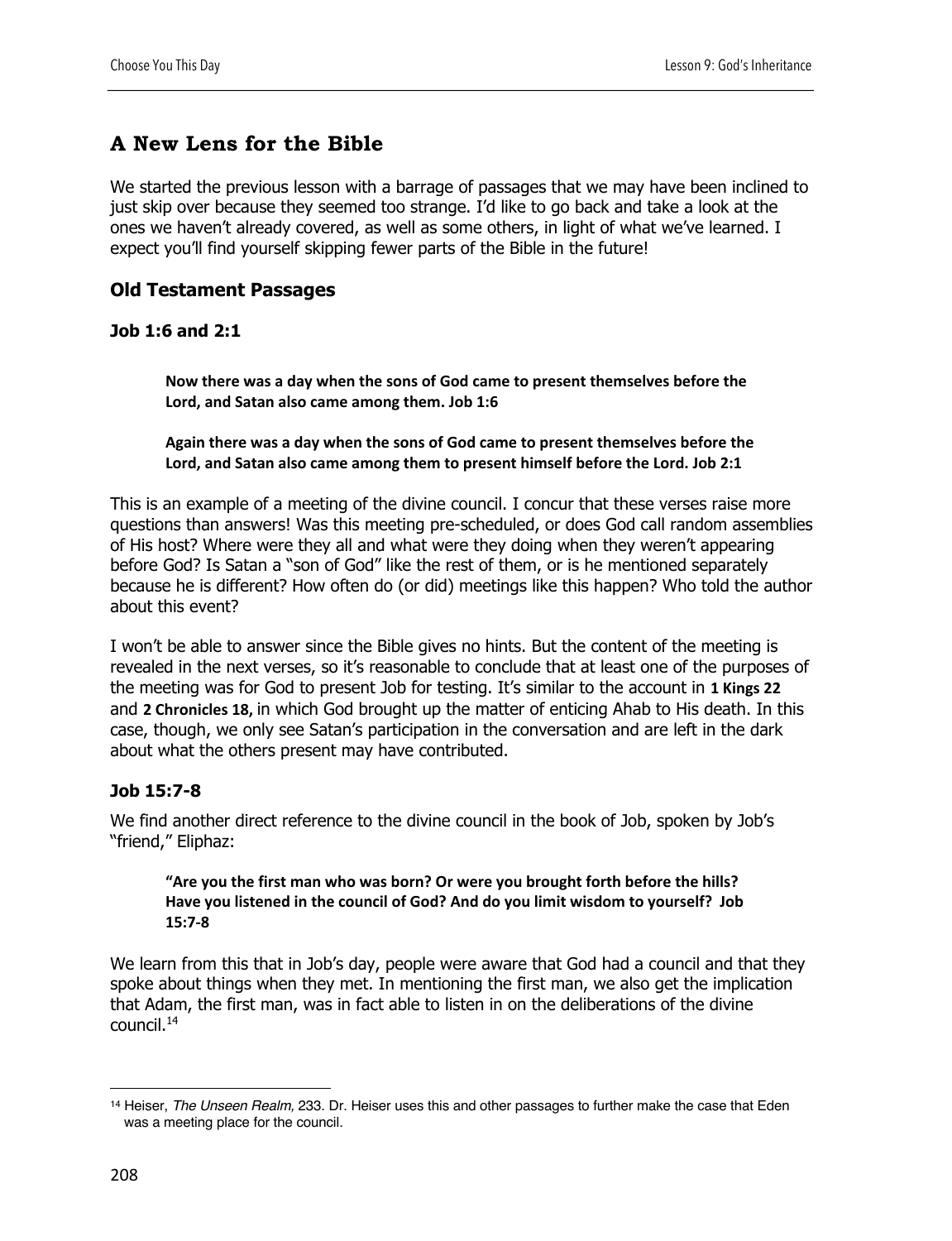## **Leviticus 16**

In the Festivals lesson, we talked about the Azazel scapegoat that was taken out into the wilderness on the Day of Atonement and was released or pushed off a cliff. This illustration reveals something about the ownership of territories outside of Israel.

**And Aaron shall cast lots over the two goats, one lot for the Lord and the other lot for Azazel. And Aaron shall present the goat on which the lot fell for the Lord and use it as a sin offering, but the goat on which the lot fell for Azazel shall be presented alive before the Lord to make atonement over it, that it may be sent away into the wilderness to Azazel. Leviticus 16:7-10**

Azazel is the name of a demon or a leader of the Watchers, as found in the Dead Sea Scrolls and elsewhere.<sup>15</sup> In many English Bible translations it is capitalized, indicating a proper name. His realm was said to be in the wilderness, symbolizing a place that is hostile to God.

After symbolically placing the sins of the Israelites on the goat for Azazel, it was sent away into the wilderness. It was not as though they felt they owed something to Azazel or were giving him any kind of sacrifice. The idea was that sending the goat to Azazel banished their sins away from God's holy dwelling place. Evil belonged outside of Israel because that is where the other gods reigned, so sin had to be removed to that territory. "Azazel was getting what belonged to him: sin."16

## **Daniel 7:9-10**

I am proceeding through these passages in historical order, but this one stands out when it comes to significance. It's one of the most explicit passages about the divine council in the Bible. Daniel tells of his vision:

**As I looked, thrones were placed, and the Ancient of Days took his seat; his clothing was white as snow, and the hair of his head like pure wool; his throne was fiery flames; its wheels were burning fire. A stream of fire issued and came out from before him; a thousand thousands served him, and ten thousand times ten thousand stood before him; the court sat in judgment, and the books were opened. Daniel 7:9-10**

We see here multiple thrones in heaven, as well as a seat for Yahweh, the Ancient of Days. It is obvious that this is a judicial scene. The council has been called to determine the fate of the beasts, which represent national empires. In the next scene we find that the final beast of Daniel's vision is killed. Then Daniel sees the following:

**And behold, with the clouds of heaven there came one like a son of man, and he came to the Ancient of Days and was presented before him. And to him was given dominion and glory and a kingdom, that all peoples, nations, and languages should serve him; his dominion is an everlasting dominion, which shall not pass away, and his kingdom one that shall not be destroyed. Daniel 7:13-14**

<sup>15</sup> Janowski, B. *Dictionary of Deities and Demons in the Bible*, 2nd Edition (edited by Karel van der Toorn, Bob Becking, and Pieter W. van der Horst; Leiden; Boston; Cologne; Grand Rapids, MI: Cambridge: Brill, Eerdmans, 1999). 128.

<sup>16</sup> Heiser, *The Unseen Realm,* 177-178.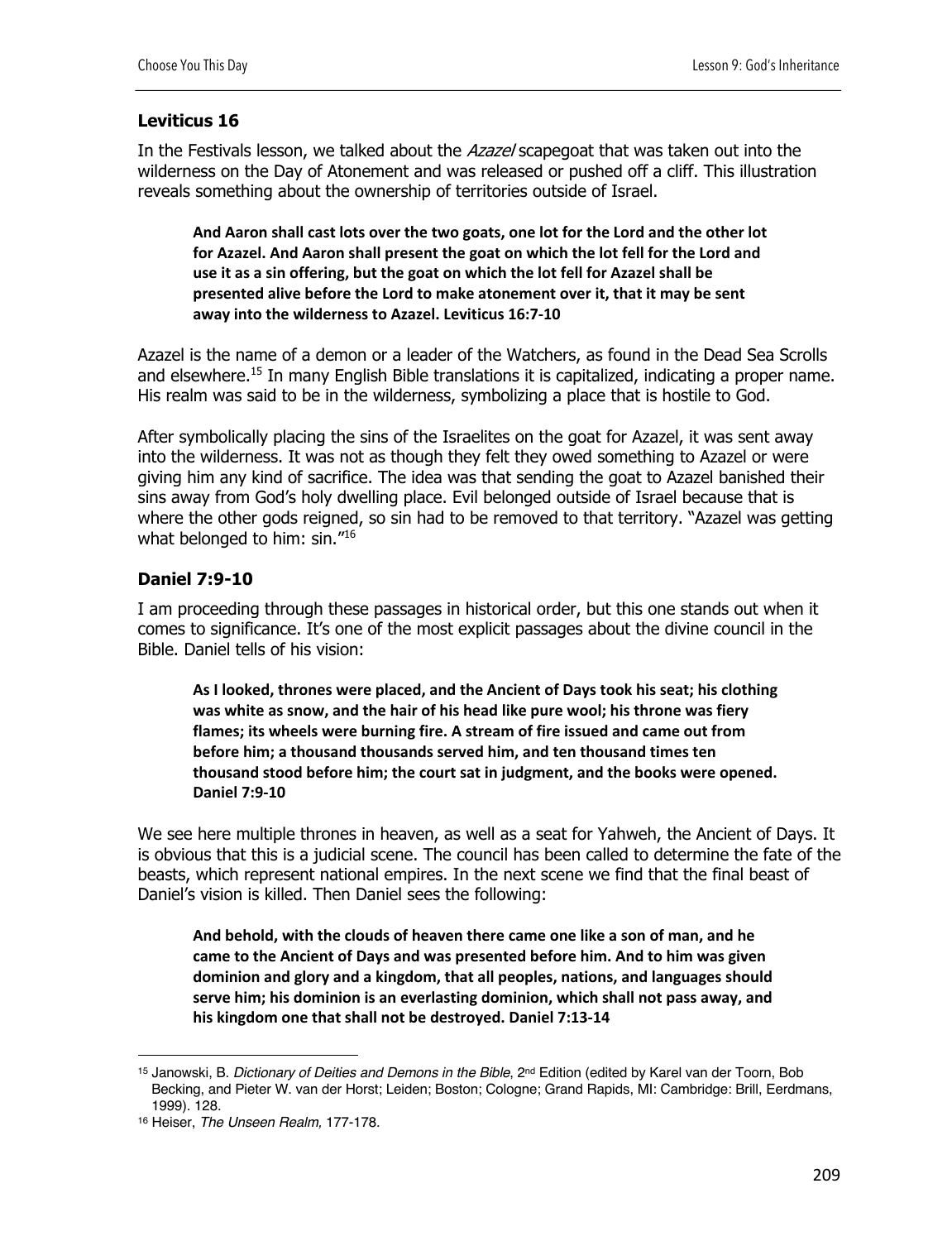Baal was known as the god who "rode the clouds,"<sup>17</sup> and the biblical writers liked to take this language and assign it to Yahweh instead to make the point that the God of Israel was the one who deserved to be worshipped—not Baal.18 But in verses 13 and 14, the one coming on the clouds of heaven is "one like a son of man" (a human), not the one referred to as the Ancient of Days. He is given everlasting kingship, which is what was promised to David. In case we can't tell who this is talking about, peek ahead into the New Testament where we find Jesus on trial before Caiaphas:

**And the high priest said to him, "I adjure you by the living God, tell us if you are the Christ, the Son of God." Jesus said to him, "You have said so. But I tell you, from now on you will see the Son of Man seated at the right hand of Power and coming on the clouds of heaven." Then the high priest tore his robes and said, "He has uttered blasphemy. What further witnesses do we need? You have now heard his blasphemy. What is your judgment?" They answered, "He deserves death." Matthew 26:63-66**

The question seemed very clear, yet Jesus' answer comes across as cryptic to us—but not when we know how the Jews at the time would have been thinking! Jesus was actually directly quoting **Daniel 7:13** and identifying himself as the Son of Man who will be glorified and given a kingdom. Instead of a cryptic answer, He gave one that was so bold and shocking that the high priest reacted by tearing his robes (which was specifically prohibited by the Law for the high priest in **Leviticus 21:10)** and the decision was immediately pronounced that he deserved to die for blasphemy. Jesus had clearly identified Himself as this man who was also God in **Daniel 7**. This has caused a multitude of interpretive problems for Jewish scholars over the centuries.<sup>19</sup>

Just to complete the narrative and see who will win this turf war, look ahead in Daniel 7 and see the interpretation Daniel was given for his vision:

**And the kingdom and the dominion and the greatness of the kingdoms under the whole heaven shall be given to the people [nation] of the saints of the Most High; their kingdom shall be an everlasting kingdom, and all dominions shall serve and obey them. Daniel 7:27**

This kingdom was given to the Son of Man by the Ancient of Days in verse 14, but in verse 27 we see that it will be given to God's spiritual nation, which would later be identified as the Church! As saints, we will hold a higher rank than the other "dominions" that exist.

#### **Isaiah 6:8**

A noticeable usage of a plural pronoun in Isaiah's famous vision of God's throne room alerts us to the presence of the divine council.

<sup>&</sup>lt;sup>17</sup> Hermann, W. "Rider upon the Clouds" in *Dictionary of Deities and Demons in the Bible*, 2<sup>nd</sup> Edition (edited by Karel van der Toorn, Bob Becking, and Pieter W. van der Horst; Leiden; Boston; Cologne; Grand Rapids, MI: Cambridge: Brill, Eerdmans, 1999). Page 703-705.

<sup>18</sup> See Deuteronomy 33:26, Psalm 68:32-33, Psalm 104:1-4, and Isaiah 19:1.

<sup>19</sup> Take a good look at Hebrews 1 in light of Jesus' uniqueness as the only begotten Son of God compared to the angels, then revel in how *we* are the ones united to him! While you're at it, go on and read Hebrews 2, which builds on it. The word *congregation* in Hebrews 2:12 means "assembly" and refers to the heavenly council. See Heiser, *The Unseen Realm,* 314-319 for commentary.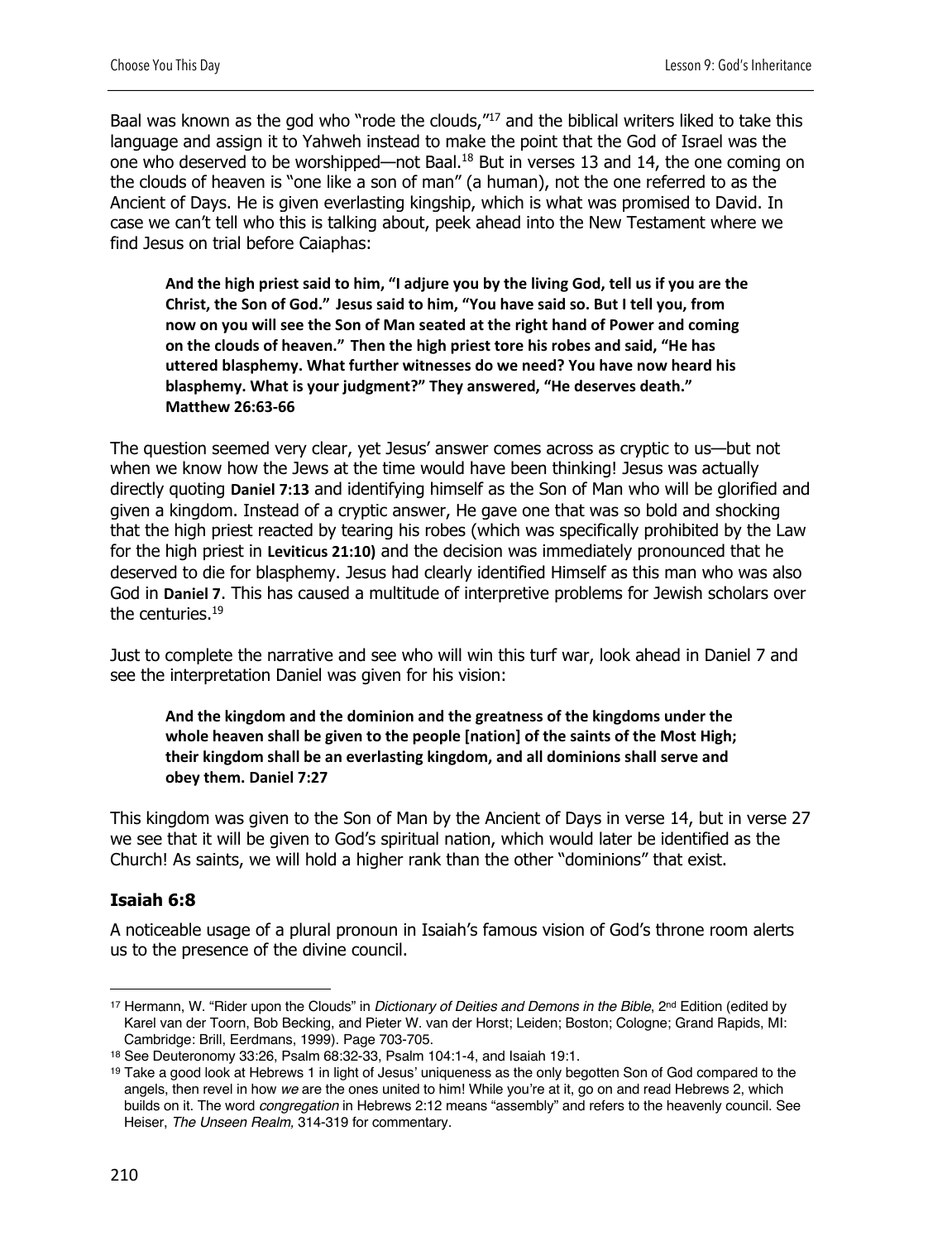#### **And I heard the voice of the Lord saying, "Whom shall I send, and who will go for us?" Then I said, "Here am I! Send me." Isaiah 6:8**

God (singular) will do the sending, but the person sent will represent a group. God makes the final call, but the commission comes from his  $elohim$ , as well.<sup>20</sup> Again, scholars sometimes deal with this plural pronoun by claiming it to be a reference to the other members of the Trinity, but we must recognize that the ancient Hebrews would not have interpreted it this way so they must have had some other understanding.

## **Isaiah 24:21-23**

The members of the council are sometimes called "elders." Here we see a distinction between those who have been faithful to God and those who have been unfaithful.

**On that day the LORD will punish the host of heaven, in heaven, and the kings of the earth, on the earth. They will be gathered together as prisoners in a pit; they will be shut up in a prison, and after many days they will be punished. Then the moon will be confounded and the sun ashamed, for the LORD of hosts reigns on Mount Zion and in Jerusalem, and his glory will be before his elders. Isaiah 24:21-23**

Yahweh is going to punish His divine foes (the host of heaven) and his human foes (the kings of the earth). He will reestablish His rule before his council (elders) in His rightful territory— Mount Zion.

### **Jeremiah 23:18-22**

In this passage, God is speaking against false prophets who claimed that no disaster would fall upon Judah for her disobedience.

**For who among them has stood in the council of the LORD to see and to hear his word, or who has paid attention to his word and listened?**

**"I did not send the prophets, yet they ran; I did not speak to them, yet they prophesied. But if they had stood in my council, then they would have proclaimed my words to my people, and they would have turned them from their evil way, and from the evil of their deeds." Jeremiah 23:18, 21-22**

False prophets have not stood and listened in the council. By implication, true prophets have done so. $21$ 

## **New Testament Passages**

Let's move into the New Testament as we look for evidence of the divine council throughout Scripture. These two passages make a similar claim.

<sup>&</sup>lt;sup>20</sup> "The rule of the cosmos is in the hands of Yahweh, but the context in which that rule takes place is the activity of the council where Yahweh's decrees directing the human community and the divine world are set forth and through whom they are communicated or enacted." Miller, *Cosmology and the World Order,* 426.

<sup>21</sup> Heiser, *The Unseen Realm,* 239. This is a small statement that is part of a much larger case he makes for the qualifications of a true prophet of Yahweh.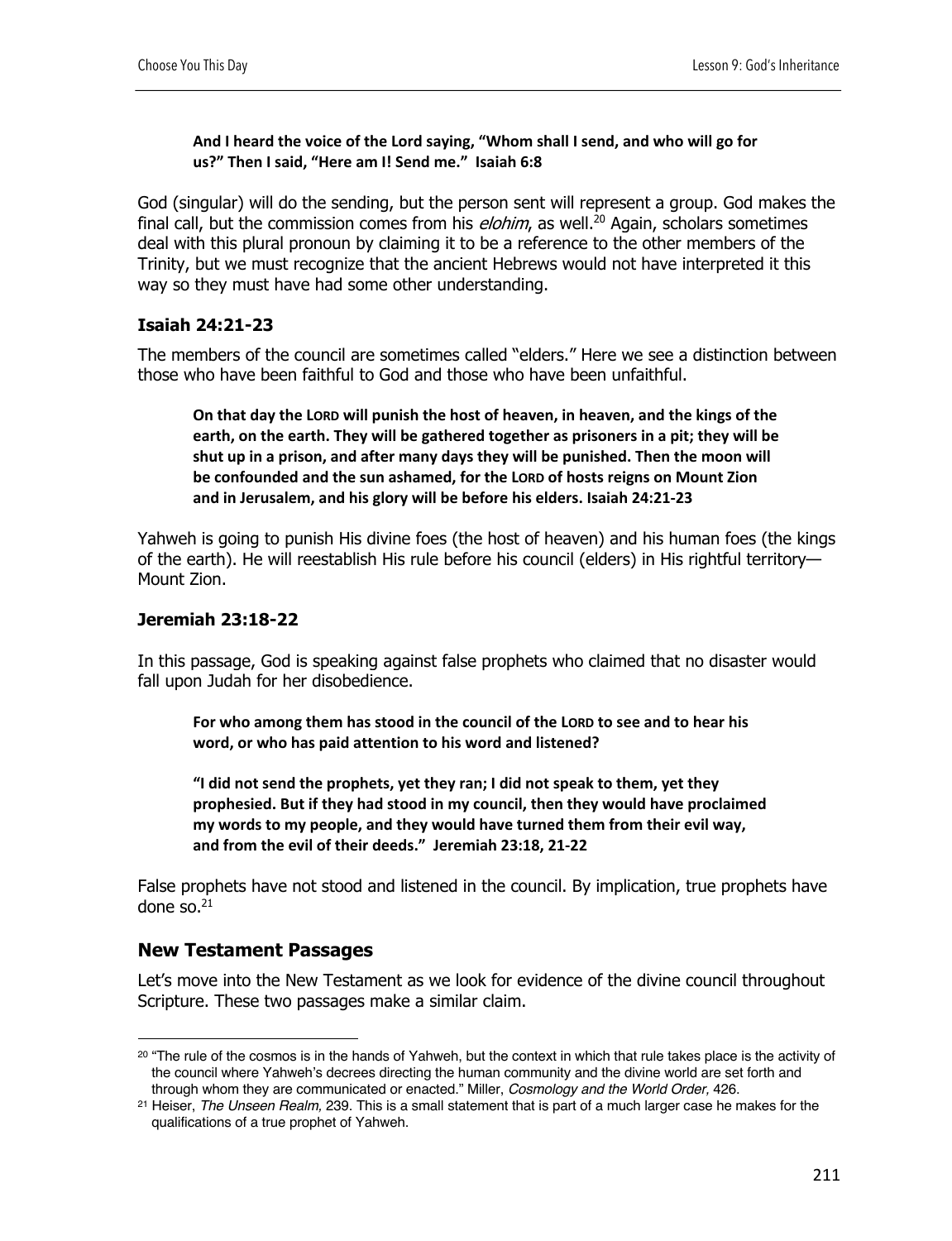**Which of the prophets did your fathers not persecute? And they killed those who announced beforehand the coming of the Righteous One, whom you have now betrayed and murdered, you who received the law as delivered by angels and did not keep it. Acts 7:52-53**

**Therefore we must pay much closer attention to what we have heard, lest we drift away from it. For since the message declared by angels proved to be reliable, and every transgression or disobedience received a just retribution, how shall we escape if we neglect such a great salvation? Hebrews 2:1-3a**

Earlier, we would not have known what it meant when we read that the Law was "delivered by angels" or "declared by angels," but now we know that God makes His decrees with and through the created *elohim*. It would be surprising if the council were *not* present at such a significant event as the giving of the Law at Mount Sinai!

Not convinced that we should conclude from these passages that the council had anything to do with the giving of the Law? Look at Deuteronomy 33:1-4.

**This is the blessing with which Moses the man of God blessed the people of Israel before his death. He said, "The Lord came from Sinai and dawned from Seir upon us; he shone forth from Mount Paran; he came from the ten thousands of holy ones, with flaming fire at his right hand. Yes, he loved his people, all his holy ones were in his hand, so they followed in your steps, receiving direction from you, when Moses commanded us a law, as a possession for the assembly of Jacob. Deuteronomy 33:1-4 (ESV)**

The Septuagint translation (done by Jewish scholars from Hebrew into Greek) makes it clear that the "holy ones" that came with God were understood to be angels. It also indicates that they were at God's right hand, which is the position of authority. The language indicates that the angels bore witness to the covenant.<sup>22</sup> It seems that they were more than just witnesses, though.

#### **Why then the law? It was added because of transgressions, until the offspring should come to whom the promise had been made, and it was put in place through angels by an intermediary. Galatians 3:19**

Paul is making the case that the intermediary here was Jesus (Yahweh present in two persons at Sinai)<sup>23</sup>, but for our purposes today it seems quite clear that other divine beings were directly involved with the Sinai Covenant. This understanding helps these phrases seem far less mysterious. Yet let's begin to bring it closer to home as we explore how Jesus himself perceived the realities of the unseen world, and then how it all relates to us as the Church.

<sup>22</sup> Heiser, *The Unseen Realm* 166.

<sup>&</sup>lt;sup>23</sup> "The startling reality is that long before Jesus and the New Testament, careful readers of the Old Testament would not have been troubled by the notion of, essentially, two Yahwehs—one invisible and in heaven, the other manifest on earth in a variety of visible forms, including that of a man." Heiser, *The Unseen Realm,* 134. This is part of a much larger discussion about the frequency of God appearing in the likeness of a man in the Old Testament so that He could be comprehensible to the lesser minds of humans. This avenue of exploration clarifies several perplexing elements of the Old Testament.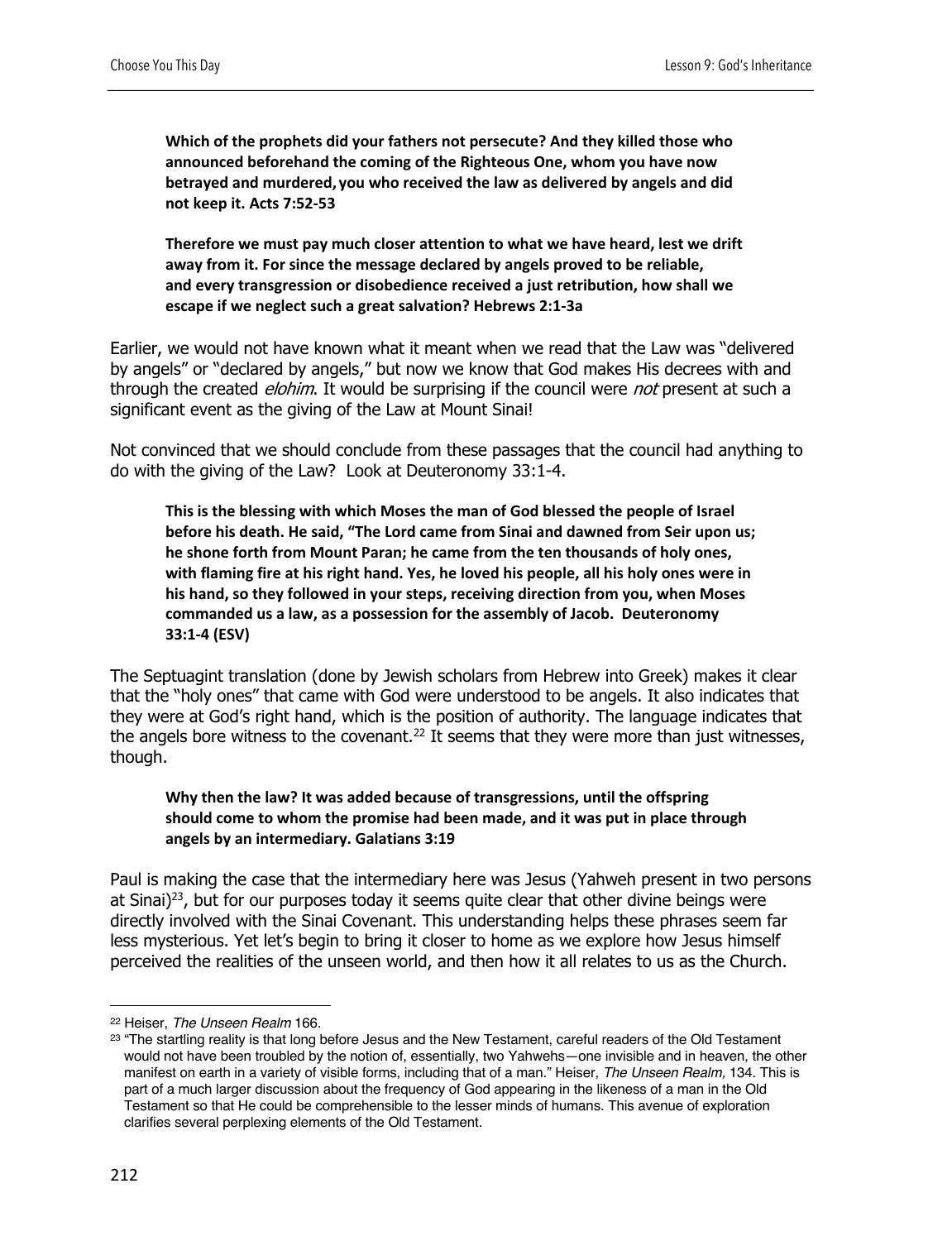## **Jesus and the Kingdom**

Jesus often talked about the kingdom of God. Sometimes he spoke of it as something that was near and at hand (e.g., **Mark 1:15, Luke 6:20**) while other times he talked as if it was something yet to come (e.g., **Luke 19:11, Mark 14:25**). All of this talk about kingdoms is enhanced when we understand the battle that has been going on behind the scenes between Yahweh and His enemies. They have been at war with Him since He disinherited the nations. How is it that Jesus' kingdom was firmly established nearly two thousand years ago, yet our world is still in such a mess? The short answer is that He is not yet exercising his full rights. We know that the all-powerful God can step in and end the battle at any time, yet He patiently takes things one step at a time as He accomplishes the legal and definitive defeat of His enemies.

## **The Temptation**

The Jewish reader of the eyewitness accounts to the life of Jesus would have been alerted to the similarities between Jesus' temptation and the testing of Israel after they left Egypt. Both happened in the wilderness. Both were led by God to be tested. Israel's testing was for forty years, Jesus' testing was for forty days. In fact, the Scripture passages Jesus used to refute Satan all came from **Deuteronomy 6-8**, in which we find Moses reminding the people (who are about to enter the Promised Land) of the education they have received over the last forty years.

At the time he approached Christ, we must assume that Satan actually hoped to be successful at swaying Jesus away from His goal. We know that he did not understand the full extent of what Jesus would accomplish, but he knew Jesus was the Son of God (**Matthew 4:6**). Because of the way demons feared Jesus (e.g., **Mark 1:23-24**) we can conclude that the powers of darkness recognized him as a threat to their rule over the nations.

Satan, the experienced tester, started with the obvious: food for a hungry man. When that didn't work, he tempted Jesus to make a public display of his power by hurling himself off the top of the Temple. But I find the third test to be the most surprising. Satan took Jesus to a very high mountain and offered to give Him all the kingdoms of the world if He would only bow down and worship him. Isn't God in charge of all the kingdoms of the world? Not according to our understanding of the disinherited nations! Luke's account of the temptation includes a bold claim made by the devil that is often overlooked:

#### **And the devil took him up and showed him all the kingdoms of the world in a moment of time, and said to him, "To you I will give all this authority and their glory,**  *for it has been delivered to me***, and I give it to whom I will." Luke 4:5-6**

Satan declared that the kingdoms had been delivered over to him! We do not know precisely how he came to be the leader over the other forces of evil, but he seems to be speaking for all of them when he places a potentially world-changing offer on the table: If Jesus will worship Satan, he can have the kingdoms back! They were legally in Satan's possession at that moment because God had allotted them to the *elohim*. Jesus did not refute his claim. But they were not Satan's to keep! God had been stating all along in no uncertain terms that He would once again inherit all the nations, and He would do it on His terms, not Satan's! If Jesus had given in, He would have been acknowledging that He needed Satan's permission to possess the nations. He would have given up all that was to be accomplished through His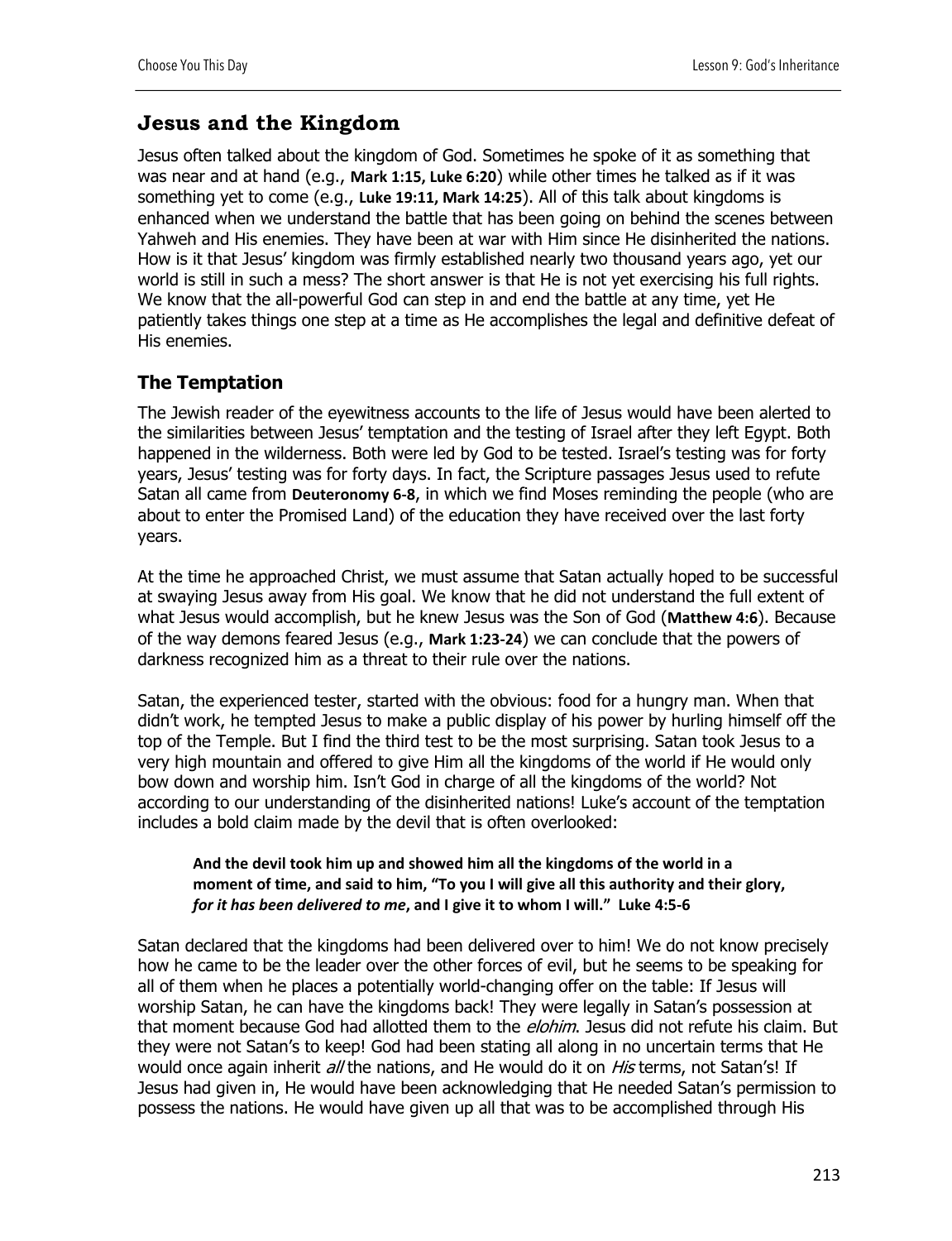death and resurrection—the reversal of the Curse and eternal life for mankind.<sup>24</sup> It would have been a poor bargain.

## **Power Over Demons**

From the gospel accounts, we can piece together the order of events that happened next. Jesus went back to his hometown of Nazareth and read aloud to them from Isaiah's scroll, then claimed that this particular section was being fulfilled through him. Their approval was short-lived, however, as Jesus went on to speak of God's favor to foreigners instead of Jews. They tried to push him off a cliff for such offensive talk, but he escaped (**Luke 4:18-30**). From there, he went to the Sea of Galilee and called the first disciples (**Mark 1:16-20**), and then moved on to nearby Capernaum where something new happened.

**And immediately there was in their synagogue a man with an unclean spirit. And he cried out, "What have you to do with us, Jesus of Nazareth? Have you come to destroy us? I know who you are—the Holy One of God." But Jesus rebuked him, saying, "Be silent, and come out of him!" And the unclean spirit, convulsing him and crying out with a loud voice, came out of him. And they were all amazed, so that they questioned among themselves, saying, "What is this? A new teaching with authority! He commands even the unclean spirits, and they obey him." Mark 1:23- 27**

Note that this is the very first time in the biblical record that we see anything about demons being cast out of people. It seems that Jesus went straight from his victory over Satan in the Temptation and began the process of reestablishing the kingdom of God on earth as he began to defeat the offspring of the *elohim*. The term "unclean spirit" very likely points to the fact that these spirits were formed from the forbidden mixture of *elohim* and humans. Jesus directly connected the casting out of demons with the coming of the kingdom of God:

**If it is by the finger of God that I cast out demons, then the kingdom of God has come upon you. Luke 11:20**

## **The Seventy**

From there, Jesus did more miracles (including healings and exorcisms) and continued calling disciples until He had twelve in his inner circle—corresponding to the number of the tribes of Israel. Then He appointed seventy more disciples and sent them ahead to prepare the way in the places He was intending to go minister.

Jesus sent out seventy disciples. The number is not accidental. Seventy is the number of the nations listed in Genesis 10 that were dispossessed at Babel. The seventy "return with joy" (Luke 10:17) and announce to Jesus, "Lord, even the demons are subject to your name!" Jesus' response is telling: "I saw Satan fall like lighting from heaven" (10:18). The implications are clear: Jesus' ministry is the beginning of the end for Satan and the gods of the nations. The great reversal is underway.<sup>25</sup>

<sup>24</sup> Ibid., 279.

<sup>25</sup> Ibid., 280-281.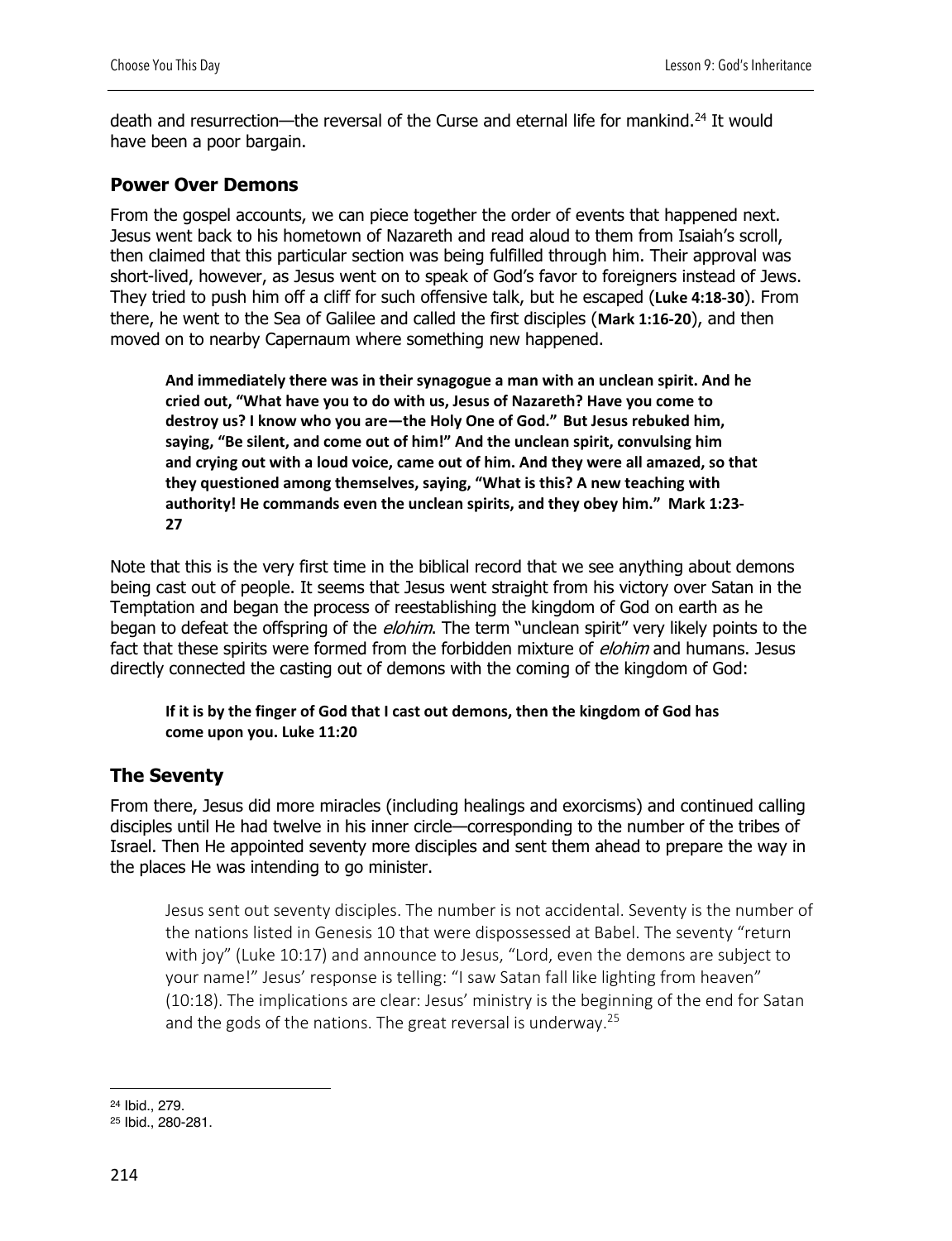## **The Gates of Hell**

Later on, Jesus asked his disciples who they thought He was. After Peter answered that Jesus was the Christ and Jesus commended him for it, Jesus added this comment:

#### **And I tell you, you are Peter, and on this rock I will build my church, and the gates of hell shall not prevail against it. (Matthew 16:18)**

Although this verse is hotly debated, especially between Protestants and Catholics (who have built a doctrine of papal authority out of it), we learn much from looking at where Jesus was standing when He talked about "this rock." We can see from a few verses earlier that they have just arrived in Caesarea Philippi, which is in the northern part of what used to be Bashan, right at the foot of Mount Hermon! It's not surprising that the "spiritual headquarters" of the enemy would by then have developed into a center of worship for Pan and Zeus. This very location was known as the "gates of hell."26 Not to disregard the important wordplay having to do with Peter's name meaning "stone" and the profound statement he had just made about Jesus' identity, but Jesus was looking at a highly significant rocky mountainside and proclaiming that He would be taking this territory for Himself!

The theological messaging couldn't be more dramatic. Jesus says he will build his church—and the "gates of hell" will not prevail against it. We often think of this phrase as though God's people are in a posture of having to bravely fend off Satan and his demons. This simply isn't correct. Gates are defensive structures, not offensive weapons. The kingdom of God is the aggressor. Jesus begins at ground zero in the cosmic geography of both testaments to announce the great reversal. It is the gates of hell that are under assault—and they will not hold up against the Church. Hell will one day be Satan's tomb.<sup>27</sup>

## **The Transfiguration**

After this statement to Peter declaring the certainty of his enemies' defeat, we find the record of the transfiguration. Matthew, Mark, and Luke all place it as the next event, although none of them give the name of the mountain where it happened. The idea that it took place on Mount Tabor can be traced back to a couple of casual mentions in the fourth century A.D.<sup>28</sup> and many scholars still hold to this as the correct location. However, many have come to agree that the greater height of Mount Hermon (Matthew and Mark say it was a "high mountain") and the proximity to the recent conversation make this a more logical choice. Jewish tradition identifies this as the place where the Watchers descended, and we already saw the reference in **Psalm 68:15** to the mountain that "hated" God's own mountain. By revealing his glory to Peter, James, and John and making it clear to them that he was God in the flesh, it's as if Jesus was declaring in that place that He had come to take back what was His. From this point, we see (especially from Mark's succinct account) that He begins to move toward Jerusalem and His ultimate death. He has thrown down the gauntlet. He has baited the enemy to take action, knowing that His death will secure the Kingdom.29

<sup>26</sup> Ibid., 201.

<sup>27</sup> Ibid., 284-285.

<sup>&</sup>lt;sup>28</sup> Cyril of Jerusalem and Jerome both identified the Mount of Transfiguration as Tabor. Mussies, "Tabor," in *Dictionary of Deities and Demons in the Bible*, 828.

<sup>29</sup> Heiser, *The Unseen Realm,* 286-287.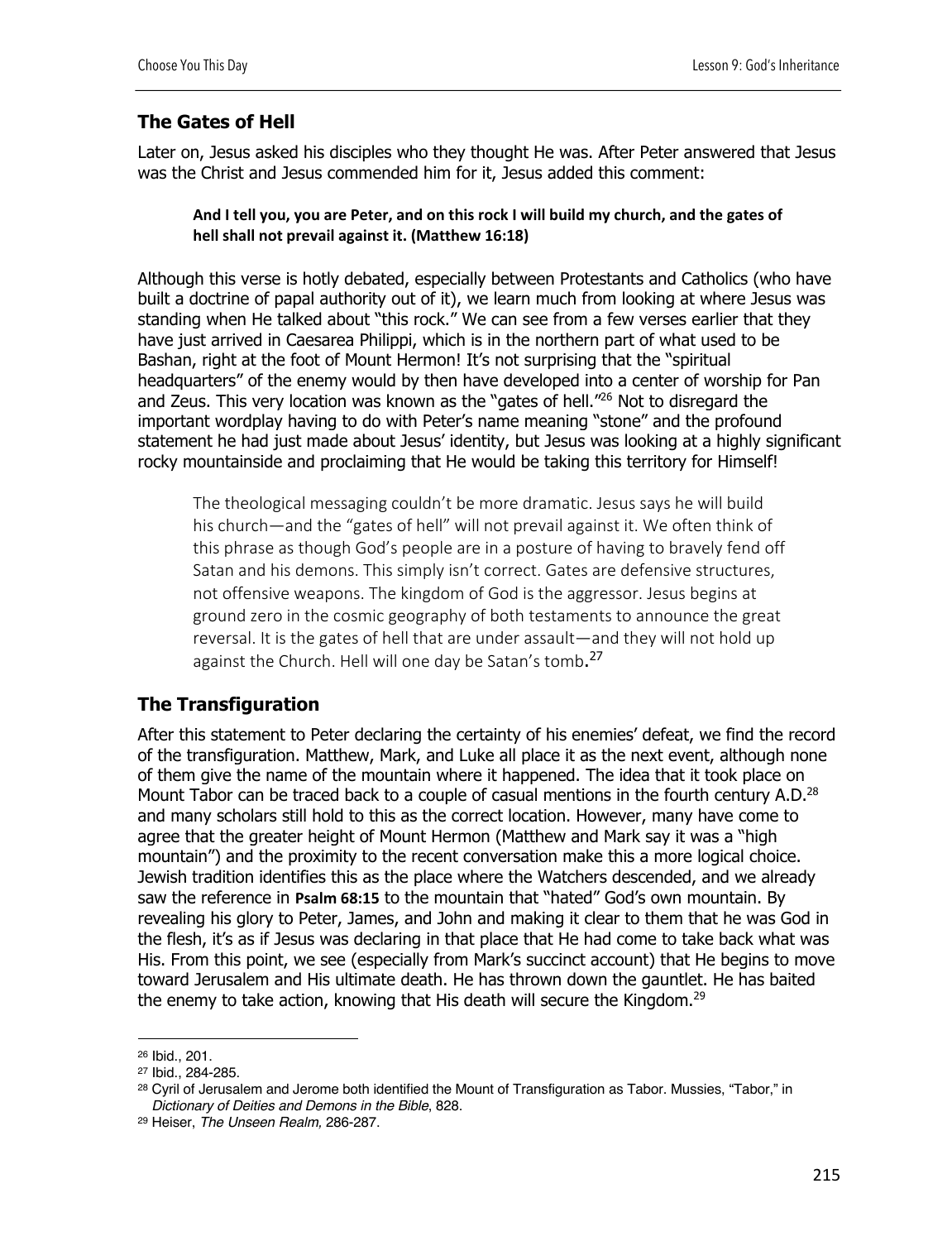# **The Church and God's Kingdom**

As we know, Jesus won the victory over His enemies at the cross. We also know that He did not take immediate possession of His kingdom. I liken it to buying a home. The day you sign the papers and the title is placed in your name is not the same day that you move in. There is some time in between, during which preparations are made to vacate the previous owners and take possession.

God's preparations to occupy His full inheritance were set in motion at Pentecost. Luke uses two particular words in the Acts account that indicate he may have been drawing on the Old Testament record of the Tower of Babel when he told the story of how the Holy Spirit came and indwelled believers.<sup>30</sup> First, he said the people who had gathered in Jerusalem were "bewildered" (Acts 2:8) The Greek word is *syncheo* and it means "confused." It's the same word the Septuagint uses to translate God's *confusion* of the languages in Genesis 11:7. The second matching word is found in Acts 2:3.

#### **And** *divided* **tongues as of fire appeared to them and rested on each one of them. Acts 2:3**

The word "divided" is the Greek word *diamerizo*, which means "distributed."<sup>31</sup> This same word is used in the Septuagint to translate "divided" in Deuteronomy 32:8.

#### **When the Most High gave to the nations their inheritance, when he divided mankind, he fixed the borders of the peoples according to the number of the sons of God. Deuteronomy 32:8**

The connection between Babel and Pentecost goes much deeper than a couple of matching words, though. These words simply draw our attention to the things that Pentecost did that began to reverse Babel. Where initially there was confusion, the Jews from various nations that were gathered for Pentecost began to hear a unified message in their own languages. They began to take the message of Christ crucified and risen to their own nations. Where God once disinherited the nations, distributing them among the sons of God, He now distributed His Spirit upon all who believed and united them into one family.

The list of nations in **Genesis 10** does not include places like China or South America because these places were not part of the known world at the time it was written. Likewise, the list of nations that were represented in Jerusalem on the Day of Pentecost in **Acts 2:9-11** encompassed the known world of that time. The rest of the book of Acts chronicles an eastto-west sweep of the known world.<sup>32</sup>

# **The Turf War Continues**

Naturally, there is opposition to this movement of God by his spiritual enemies. The New Testament gives glimpses of the battle that is being waged for the nations. The Greek words that Paul used to identify the spiritual powers of darkness show that his worldview was

<sup>30</sup> Ibid., 298.

<sup>31</sup> Swanson, J. (1997). *Dictionary of Biblical Languages with Semantic Domains: Greek (New Testament)* (electronic ed.). Oak Harbor: Logos Research Systems, Inc.

<sup>32</sup> See Heiser's discussion, including Paul's mission to get to Spain (the farthest west in the known world) and the links between his mission and Isaiah 66:15-23. *The Unseen Realm,* 299-306.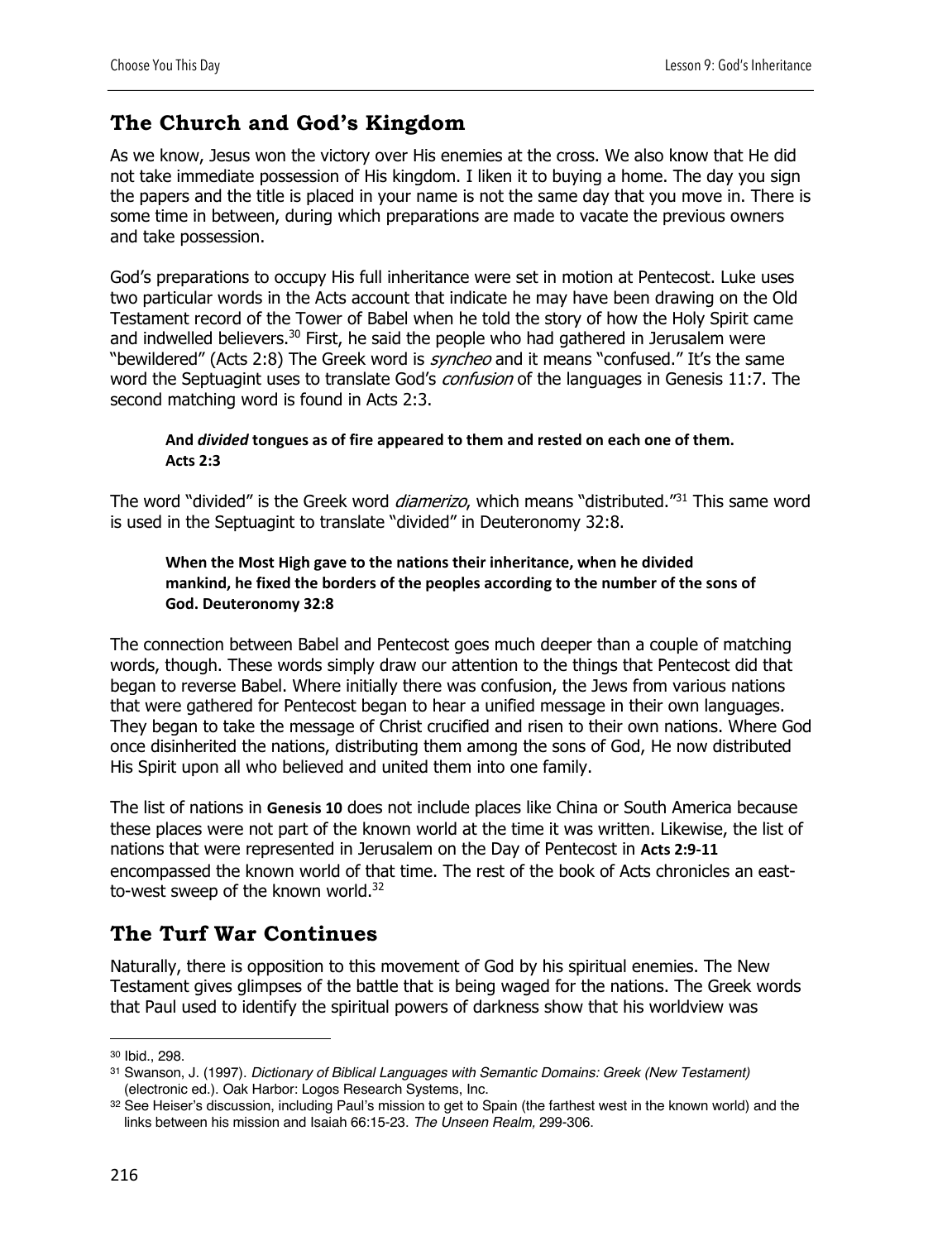shaped by an understanding of lesser *elohim* controling the nations.

- "principalities" (arche)
- "powers"/"authorities" (*exousia*)
- "powers" (*dynamis*)
- "dominions"/"lords" (kyrios)
- "thrones" (*thronos*)

All of these terms are used in the New Testament and other Greek literature for *geographical* domain rulership.33

Once these elohim had been "put to public disgrace" by Jesus' triumph (**Colossians 2:15**), they knew their time was short (**Revelation 12:12**). They knew from the judgment passed on them in **Psalm 82** that their impending mortality was due to their oppression of humanity and that God was going to reclaim humanity by inheriting all the nations. Perhaps they believed that if humanity could be lured away from God once again, their judgment could be postponed.<sup>34</sup>

Our role in the conflict is to be loyal to Yahweh. This is always what salvation is about, even in the Old Testament. Salvation was never merited through obedience to the Law. Instead, the Law was the way to demonstrate loyalty to God and to establish a community that was set apart where His holiness could dwell. One had to believe His covenant promises were true and avoid worshipping other gods, not just meet the external requirements.

Personal failure, even of the worst kind, did not send the nation into exile. Choosing other gods did.<sup>35</sup>

In the same way, on this side of the cross we are still saved through believing loyalty. We demonstrate this loyalty through obedience to the "law of Christ" (**1 Corinthians 9:21; Galatians 6:2**) and we show that our faith is alive through our works (**James 2:14-26**). Even when we experience personal failure, we are not trading Jesus for another god. The enemy constantly seeks to convince us that we are worthless failures (and most of us are fully aware of our persistent battle with the sin nature), but we should focus instead on the God we belong to. If only we realized that the same God whose presence once filled the Temple now dwells in us! We are participating in God's victory over the enemy by being His corporate Body here on earth, to make His image visible. We are adopted into His family as His dearly loved children. We are the Bride that He is dressing in fine linen!

If we could see with spiritual eyes, we would see a world of darkness peppered with the lights of Yahweh's presence, spreading out to meet each other, inexorably pressing and spreading out to take back the ground of the

<sup>33</sup> Ibid., 121. To find these terms in Scripture, see Ephesians 6:12, Ephesians 1:20-21, and Colossians 1:6. There are times in the Bible that these particular words do not refer to geographical authority, but there are times that they certainly do.

<sup>34</sup> Ibid., 322.

<sup>35</sup> Ibid., 170.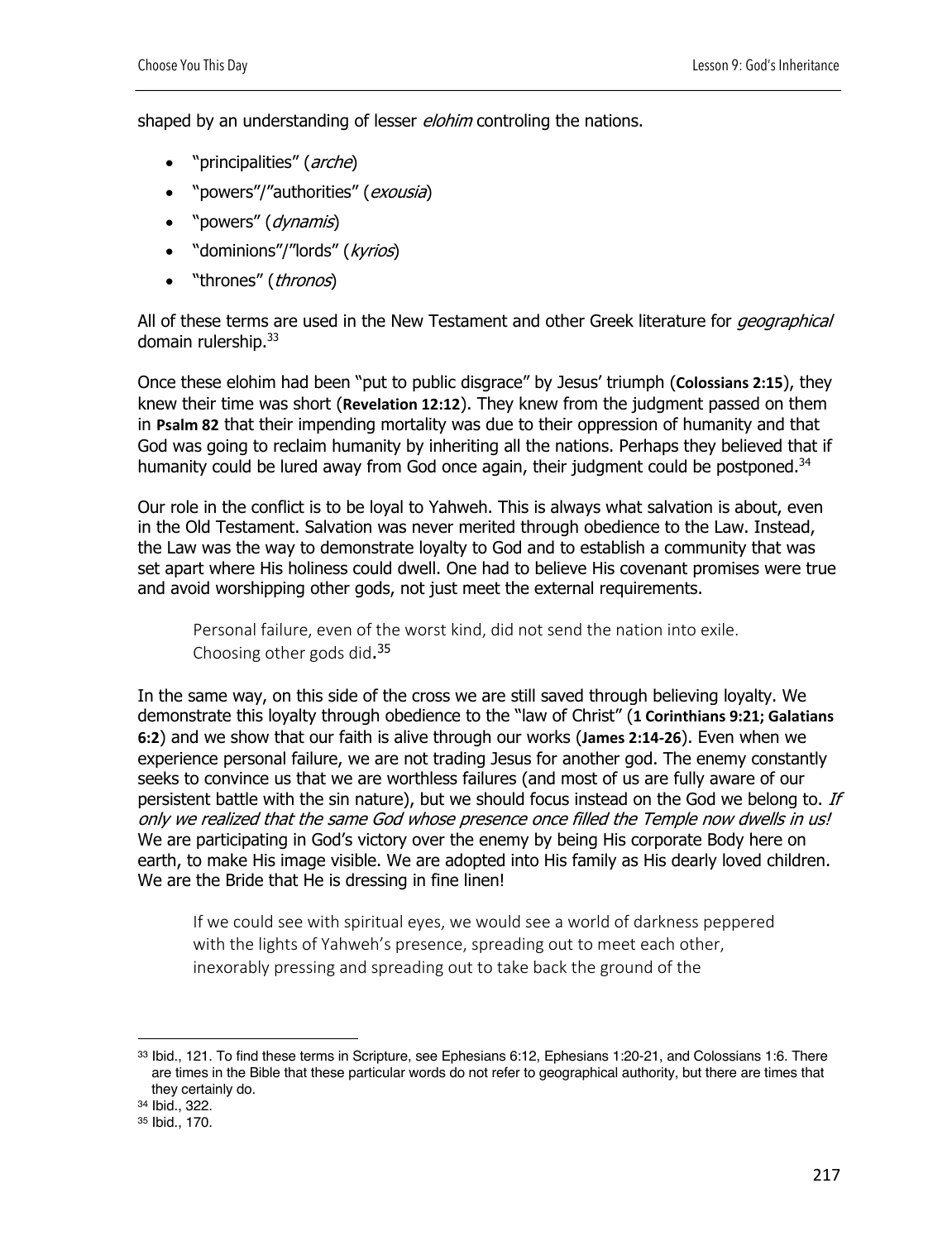disinherited nations from the enemy… Wherever believers are and gather, the spiritual ground they occupy is sanctified amid the powers of darkness. 36

Consider baptism in light of the spiritual battle. Baptism is a public statement that a person belongs to Yahweh. It's a loyalty oath. Early baptismal ceremonies actually included a renunciation of Satan and his angels!<sup>37</sup> Baptism is spiritual warfare because as the person is "buried and raised," it is a reminder to the defeated ones that God is taking back His inheritance. $38$ 

## **Our Future Role**

When Jesus finally does take possession of what He has legally regained, we will be right there beside Him. We will be participating with Him in ruling the nations, displacing the corrupted *elohim* that will come under God's judgment and die like men. Has it sunk in yet that these *elohim* were called "sons of God" in the Old Testament, yet we are declared to be children of God and are legal heirs to His inheritance?

**But to all who did receive him, who believed in his name, he gave the right to become** *children of God***. John 1:12**

**For as many of you as were baptized into Christ have put on Christ. There is neither Jew nor Greek, there is neither slave nor free, there is no male and female, for you are all one in Christ Jesus. And if you are Christ's, then you are Abraham's offspring,** *heirs according to promise***. Galatians 3:27-29**

**But when the fullness of time had come, God sent forth his Son, born of woman, born under the law,to redeem those who were under the law,** *so that we might receive adoption as sons***. Galatians 4:4-5**

**For all who are led by the Spirit of God are sons of God. For you did not receive the spirit of slavery to fall back into fear, but** *you have received the Spirit of adoption as sons,* **by whom we cry, "Abba! Father!" The Spirit himself bears witness with our spirit that** *we are children of God***, and if children, then heirs—heirs of God and fellow heirs with Christ, provided we suffer with him in order that we may also be glorified with him. Romans 8:14-17**

**See what kind of love the Father has given to us, that** *we should be called children of God***; and so we are. 1 John 3:1**

**The one who conquers will have this heritage, and** *I will be his God and he will be my son***. Revelation 21:7**

A heritage is an inheritance! We will govern God's inheritance as sons and daughters of his royal, divine household-council.<sup>39</sup> As God's own adopted children, we will be in a higher position than messenger-angels in His kingdom as we participate in ruling the nations.

<sup>38</sup> Heiser, *The Unseen Realm,* 338-339.

<sup>36</sup> Ibid., 333.

<sup>37</sup> Ansgar, Kelly. *The Devil at Baptism: Ritual, Theology, and Drama*. Ithaca, NY: Cornell University Press. 94-105.

<sup>39</sup> Ibid., 381.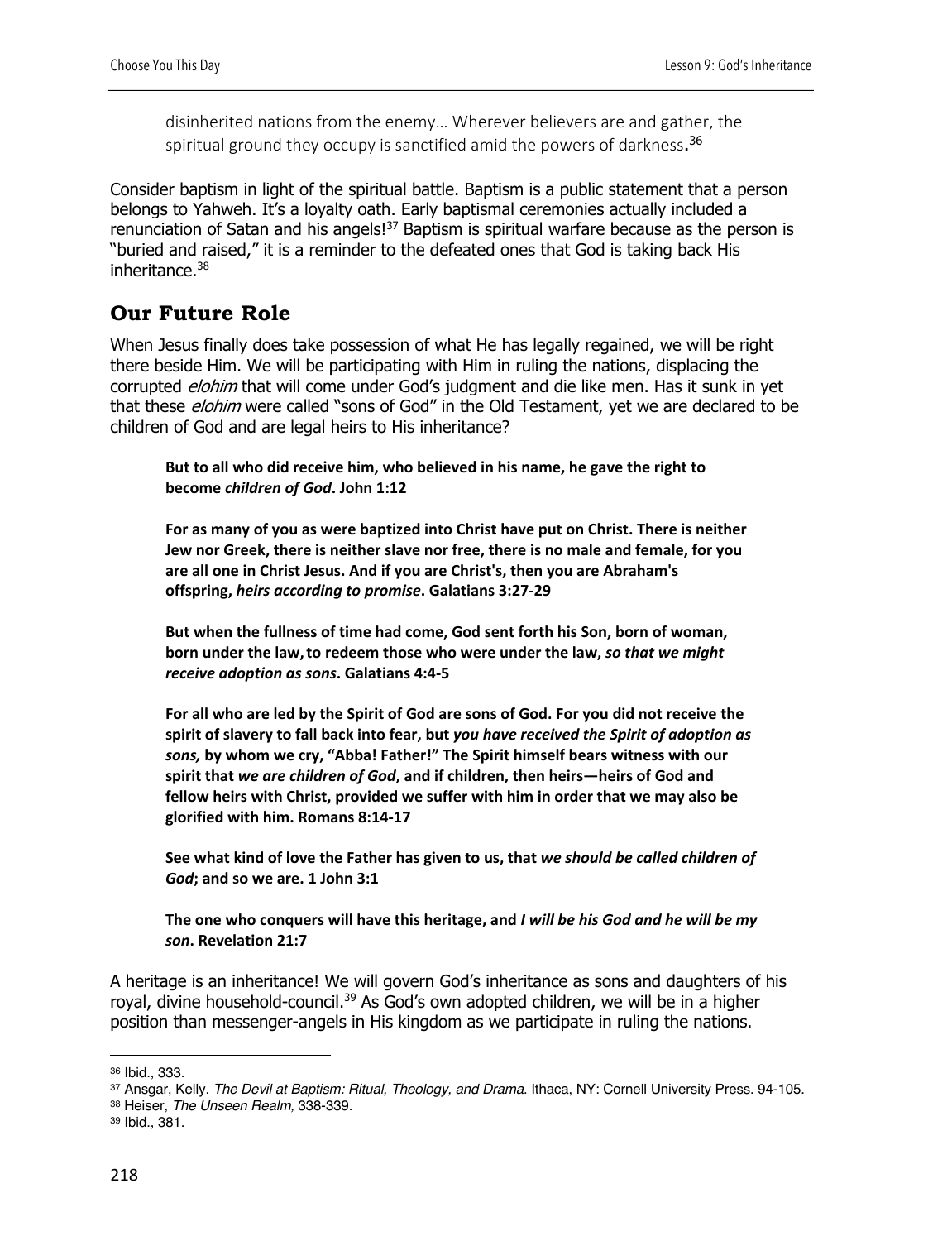**Do you not know that we are to judge angels? How much more, then, matters pertaining to this life! 1 Corinthians 6:3**

While I'm not certain about which people will comprise "the nations" in the Kingdom, it's clear that we will exercise authority over them, too.

**The one who conquers and who keeps my works until the end, to him I will give authority over the nations, and he will rule them with a rod of iron, as when earthen pots are broken in pieces, even as I myself have received authority from my Father. Revelation 2:26-27**

Jesus is going to inherit His kingdom and then share his authority with His children! We are the fulfillment of God's plan for humanity to join the divine family and restore Eden.<sup>40</sup>

The idea of divinization, of redeemed human nature somehow participating in the very life of God, is found to a surprising extent throughout Christian history, although it is practically unknown to the majority of Christians (and even many theologians) in the west. 41

A crucial point is raised here that requires clarification. By using the word "divinization" and claiming that we will join the divine family, I am in no way claiming that we will become equal with God. It is not as though we will join the Trinity! We will become like Jesus in the sense that we will have glorified bodies that are no longer formed out of the dust of the earth.<sup>42</sup>

I love how the information in this lesson unlocks so much of Scripture, but there is a very practical reason that we need to understand how God's heavenly family functions. We must be equipped to refute the very dangerous concept being taught by TV preachers and others that we are "little gods."43 Some go so far as to say that as gods, we have the power to call things into existence and to sustain ourselves with our positive words and thoughts. They use some of the same passages to support these claims as I have been using to explain the function of God's divine council, but now you know how to rightly interpret those passages. Avoid like the plague any teacher who encourages their followers to think of themselves as gods! If by "gods" we simply mean that one day we will have bodies that are not formed from this earth and that we are part of Yahweh's family, then it would be technically correct to say that we will "become gods." But I discourage the use of this kind of terminology because of how easily it can be misunderstood and misused. Teachers who are rightly dividing the Word will be encouraging their congregations to think *less* of themselves when compared to Yahweh, not elevating or inflating our sense of self to the point where we believe we are powerful in and of ourselves.

<sup>40</sup> Ibid., 314.

<sup>41</sup> Rakestraw, Robert. "Becoming Like God: An Evangelical Doctrine of Theosis," *Journal of the Evangelical Theological Society* 40.2 (1997). 255. 42 We don't have time to cover 1 Corinthians 15:42-54, but be sure to read it!

<sup>43</sup> For two minutes of video clips of those making such claims, see "Ye are little gods' False trinity teachers speak." Updated 14 November 2008. *Defender of the Almighty God In Jesus Christ: YouTube*. https://www.youtube.com/watch?v=Qp1iHYOyHkk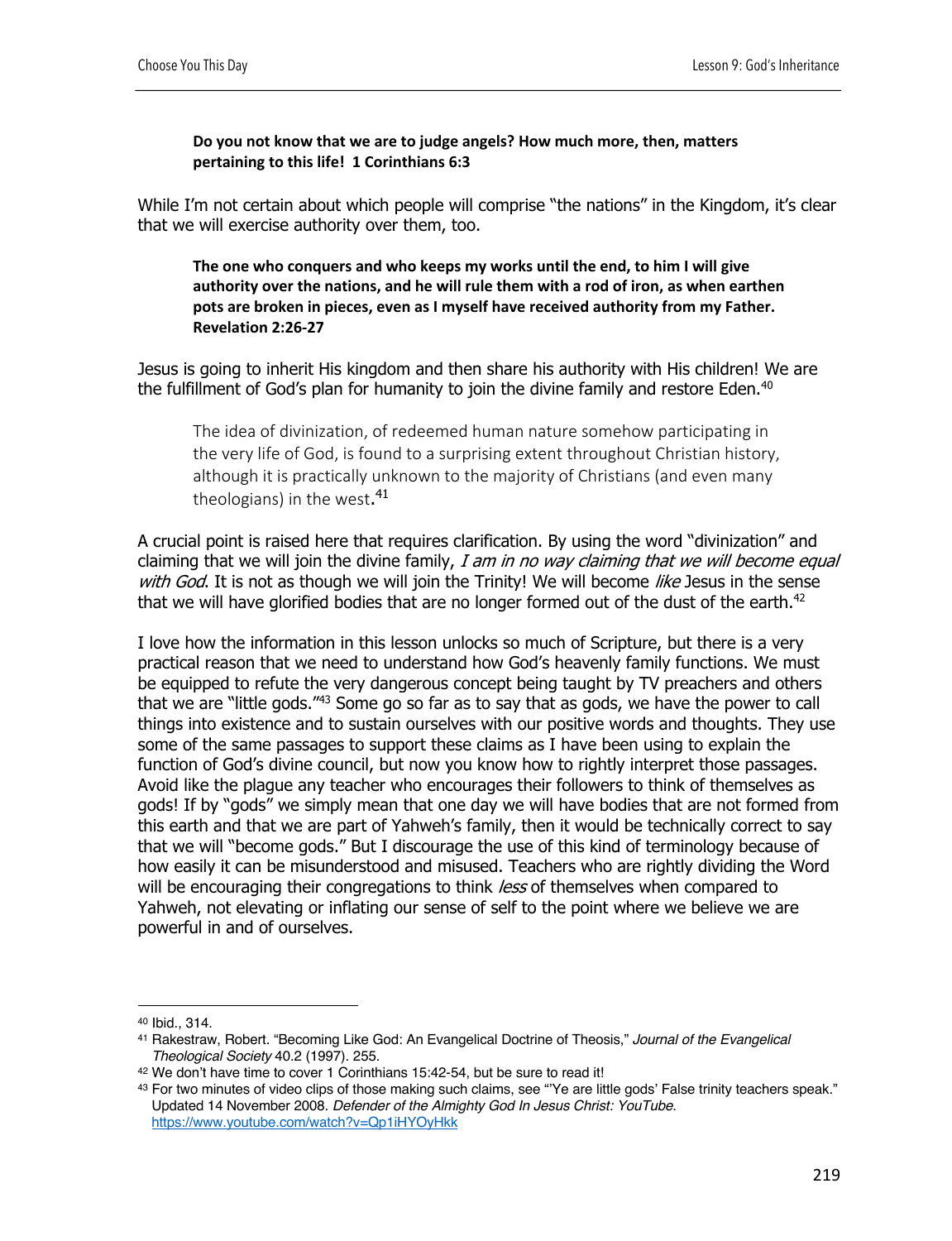Another common false teaching in our day that we are now equipped to recognize is the idea that as we learn to "manifest ourselves as divine sons of God" we will bring in Christ's kingdom on this earth. These teachers (many associated with the Emergent Church Movement) claim this is supposed to happen *before* the return of Christ. But we are not the ones who will set up or usher in Christ's kingdom! He will do it Himself and we will inherit it. When we do not understand what the passages about the sons of God (divine council, host of heaven, gods, *elohim*, etc.) actually mean, we remain ignorant to these types of serious errors.

One day we will receive our glorified bodies, but we don't have a full, clear picture of exactly how events will play out in the final days leading up to that moment. Interpretations abound among godly men and women who study prophecy! Doesn't the nature of the spiritual battle require that God keep some things hidden? Just as He kept the events of redemption through the cross and resurrection "veiled in plain sight" in the Old Testament so that the enemy would not thwart the offering of the necessary sacrifice, so we will find that future prophecy is shrouded in mystery. As much as I enjoy exploring it and trying to piece things together, we will be approaching the unfulfilled prophecy section at the end of our study with the humility that comes from knowing some things simply will not be clear until it is time for them to be revealed. Even though all the details are not clear, we must have absolute clarity about dangerous heresies that creep into teachings about end-times events.

# **Implications for Today**

In the time we are given on earth, we are in the process of becoming like Him.

**For those whom he foreknew he also predestined to be conformed to the image of his Son, in order that he might be the firstborn among many brothers. Romans 8:29**

**Now the Lord is the Spirit, and where the Spirit of the Lord is, there is freedom. And we all, with unveiled face, beholding the glory of the Lord, are being transformed into the same image from one degree of glory to another. 1 Corinthians 3:17-18**

**His divine power has granted to us all things that pertain to life and godliness, through the knowledge of him who called us to his own glory and excellence, by which he has granted to us his precious and very great promises, so that through them you may become partakers of the divine nature, having escaped from the corruption that is in the world because of sinful desire. 2 Peter 1:2-4**

"Conformed to the image," "transformed to the same image," and "partakers of the divine nature." It is my observation that the Church of the  $21<sup>st</sup>$  century does not realize how profound these phrases are. We are human and we will still get caught up in the pressures of daily life, but my intention in presenting these concepts is that it will go far beyond some interesting "new" knowledge and that it will transform your thinking. It certainly has changed me! Here are a few specific ways:

While I pray that I will never become desensitized to sin in my life, I no longer believe the enemies' lies that I am worthless and will never do enough for God to be significant in His eyes. I am part of the plan that He has initiated to reclaim His inheritance.